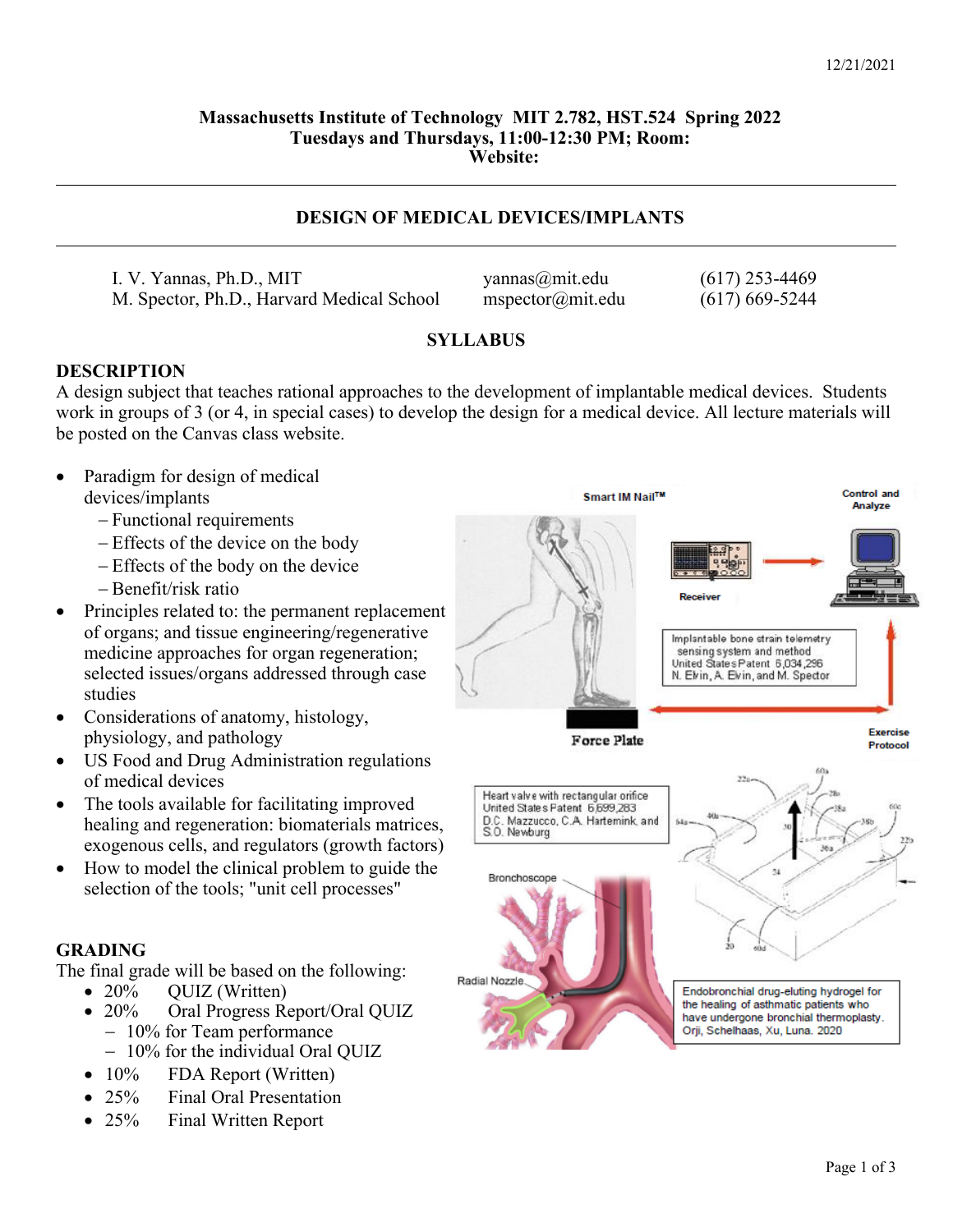# **PREREQUISITES**

Prerequisites are the three Institute requirements in chemistry, biology and physics.

# **TASKS**

The tasks highlighted in yellow are the graded items noted above.

|   | <b>Task</b>                                                          | <b>Due Date</b> |
|---|----------------------------------------------------------------------|-----------------|
|   | Each student offers for discussion 1-3 options for design topic, and | Feb 8           |
|   | background/interests due                                             |                 |
|   | <b>Quiz</b> (Written)                                                | Mar 3           |
| 3 | Finalize selection of design project and team members                | Mar 10          |
| 4 | <b>Oral Progress Report and Oral Quiz</b>                            | Mar 29, 31      |
|   | <b>FDA Report due</b>                                                | Apr 28          |
| 6 | <b>Final Written Report due</b>                                      | May 5           |
|   | <b>Final Oral Presentation</b>                                       | May $10$        |

## **DESIGN PROJECTS**

The design topic will be determined by the students.

 Students will work in groups of 3 or 4 people. All individuals in the group will receive the same grade for the FDA Report, the Final Oral Presentation, and the Written Design Report.

**In addition to being novel, the designs need to be realistic and well-rationalized, with a reasonable expectation of success.** Some groups in prior years have patented their designs, and took steps for commercialization. The devices will not be fabricated. However, detailed drawings of the device (with all biomaterials identified) and its location in the body are required.

Professors Yannas and Spector will allocate a fixed amount of "consulting" time to each group.

## **COLLABORATION AMONG STUDENTS**

The written quiz on March 3 does not permit collaboration among students.

Following the Oral Progress Reports on March 29 and 31, Professors Yannas and Spector will quiz group members individually on their knowledge of their evolving design process. Students will answer with no input from their team members.

The FDA report, final oral presentation, and the final written design report require collaboration among members of a team.

# **GUIDELINES FOR TEAM CONSULTING WITH INSTRUCTORS**

Candidate projects will be discussed in class until the March 25 deadline for the declaration of the membership of teams and the respective design topics; teams can be formed before that date and can begin meeting in their own group sessions virtually.

After March 10, teams will meet separately in consulting sessions with the Professors outside of class, with the following guidelines:

- 1. Prior to the Oral Progress Report, teams should meet with both Professors, for a total of about 30 minutes per team per Professor. Because the two Professors have had different experiences in the medical device area, we are asking that the teams meet with each of them. Teams will initiate and arrange meetings with Instructors (please use e-mail). Teams should bring specific questions to the consulting sessions.
- 2. After the Progress Reports have been submitted and 1 week before the Final Oral Presentations, teams should meet with both Professors, for a total of no more than 30 minutes per team per Professor.

# **QUIZ (Written)**

 Quiz questions will be drawn from the lectures, related to the principles and practice of medical device design. The 90-min quiz will allow open use of book, notes, and the Stellar Website.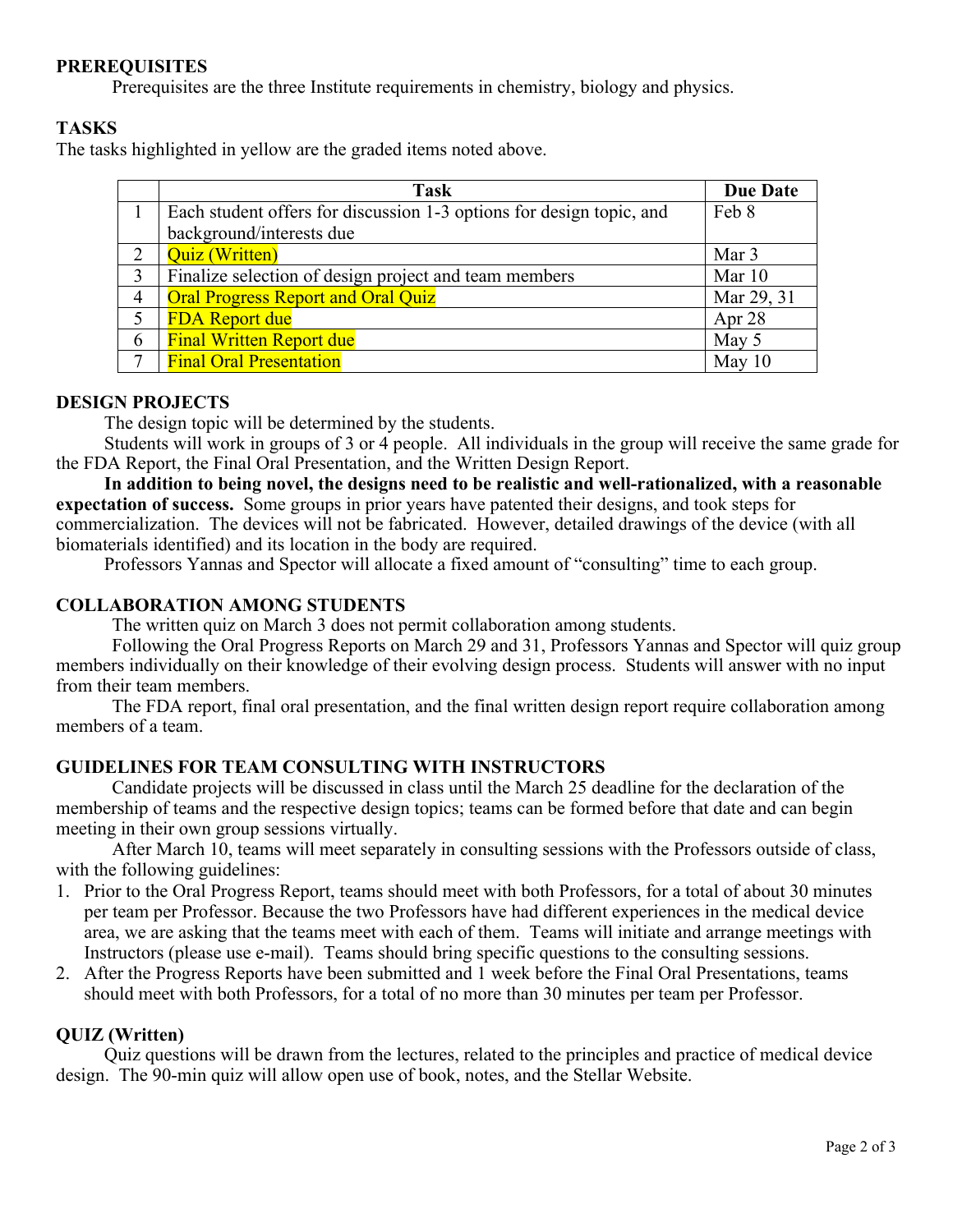### **ORAL PROGRESS REPORT/Oral QUIZ**

The oral PowerPoint presentation is to be 12 minutes in length, with all members of the group participating in the presentation. The presentation is to define the clinical problem to be addressed by the device, and the current methods of treatment. The rationale and novelty of the Team's approach for the device design need to be presented. Alternative strategies for the design are acceptable at this stage.

Following the 12-min presentation, Professors Yannas and Spector will direct questions to each group member individually for up to 3 min. per member, and grade their responses. The questions could be drawn from topics presented in the lectures, as they relate to the Design. Questions also could deal with: the basic physics principle/phenomenon on which the design is based; the biology of relevant wound healing/regeneration processes; and/or the chemical formulation of the device. Each student will receive a separate grade.

### **FDA REPORT**

One report is to be prepared by each group, dealing with the regulatory issues attendant to the device. The issues related to FDA regulation of medical devices will be presented in 2 class lectures, April 5 and 7. The device design used for the FDA Report will not necessarily be the final design. All members of the group receive the same grade.

Total length is 8 pages,  $1^{1/2}$  line spacing and Times New Roman 12 or equivalent font; this includes text, all images and references.

### **FINAL WRITTEN REPORT**

The final written report is limited to 10 pages of text; figures and references are not counted in this 10 page limit;  $1\frac{1}{2}$  line spacing and Times New Roman 12 or equivalent font.

### **FINAL ORAL PRESENTATION**

The final oral PowerPoint presentation is to be 12 minutes in length, with all members of the group participating in the presentation. It will be graded by a Panel comprising the 2 Professors and about 4 other individuals (professors and other professionals) with experience with various aspects of medical devices. Details of the content and mechanics of the presentation will be discussed in class. The presentation will be followed by questions from the members of the Panel.

### **READING MATERIALS**

- Readings posted on the Canvas class website:
- Reference books:

 Anatomy, Histology, Physiology, and Pathology reference texts in the library. *Tissue and Organ Regeneration in Adults*, 2015, I.V. Yannas (second edition; reference in the library).